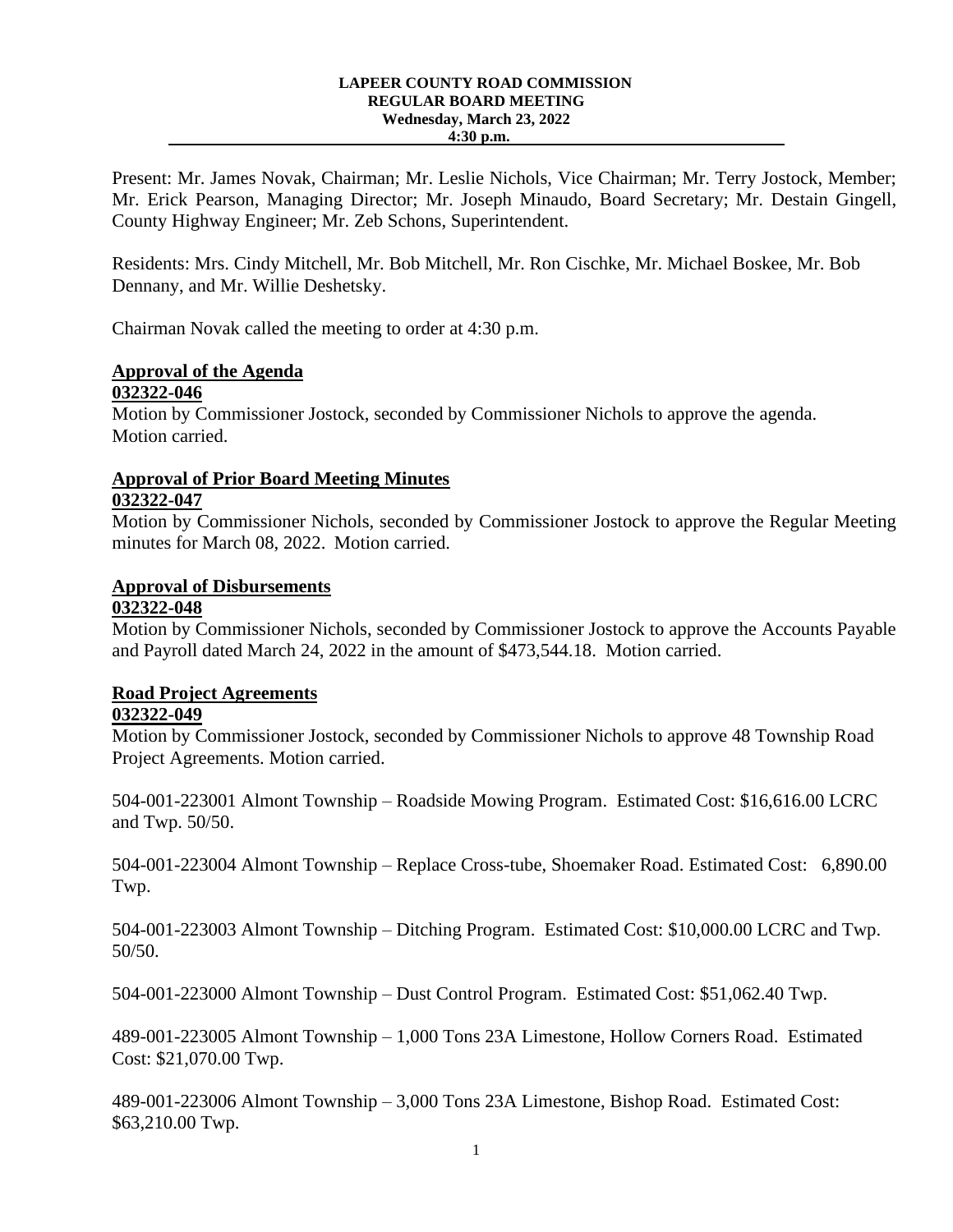#### **Lapeer County Road Commission, Regular Meeting March 23, 2022**

489-001-223007 Almont Township – 2,500 Tons 23A Limestone, Tubspring Road. Estimated Cost: \$52,675.00 Twp.

504-002-223101 Arcadia Township – Roadside Mowing Program. Estimated Cost: \$6,152.00 LCRC and Twp. 50/50.

489-002-223104 Arcadia Township – 2,000 Tons 22A Natural Gravel, Vernor Road. Estimated Cost: \$22,600.00 Twp.

504-002-223100 Arcadia Township – Dust Control Program. Estimated Cost: \$40,597.20 Twp.

489-003-223205 Attica Township – 3,000 Tons 23A Limestone, Miller Road. Estimated Cost: \$64,860.00 Twp.

489-003-223204 Attica Township – 11,000 Tons 22A Natural Gravel, Various Roads. Estimated Cost: \$120,850.00 Twp.

504-003-223200 Attica Township – Dust Control Program. Estimated Cost: \$48,848.40 Twp.

504-003-223201 Attica Township – Roadside Mowing Program. Estimated Cost: \$15,546.00 LCRC and Twp. 50/50.

504-003-223202 Attica Township – Brush Axe and Tree Removal Program. Estimated Cost: \$10,000.00 LCRC and Twp. 50/50.

504-003-223203 Attica Township – Ditching Program. Estimated Cost: \$10,000.00 LCRC and Twp. 50/50.

504-005-223402 Burnside Township – Brush Axe and Tree Removal Program. Estimated Cost: \$10,000.00 LCRC and Twp. 50/50.

504-005-223403 Burnside Township – Ditching Program. Estimated Cost: \$10,000.00 LCRC and Twp. 50/50.

504-005-223404 Burnside Township – Replace 30"x45' Poly-coat Cross-tube, Summers Road. Estimated Cost: \$6,244.58 Twp.

504-007-223600 Dryden Township – Dust Control Program. Estimated Cost: \$52,833.60 Twp.

504-007-223601 Dryden Township – Roadside Mowing Program. Estimated Cost: \$15,192.00 LCRC and Twp. 50/50.

504-007-223602 Dryden Township – Brush Axe and Tree Removal Program. Estimated Cost: \$10,000.00 LCRC and Twp. 50/50.

504-007-223603 Dryden Township – Ditching Program. Estimated Cost: \$10,000.00 LCRC and Twp. 50/50.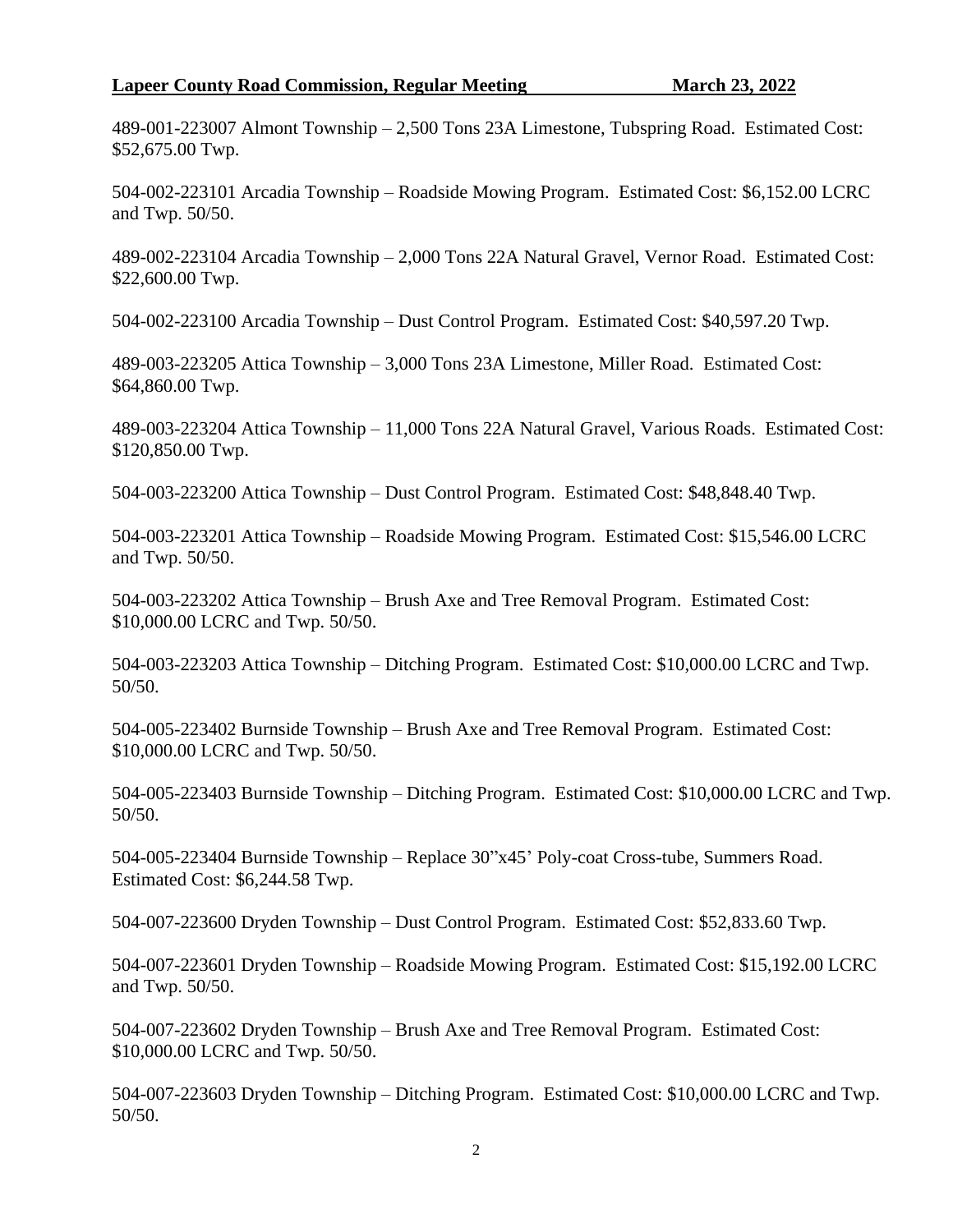#### **Lapeer County Road Commission, Regular Meeting March 23, 2022**

504-007-223604 Dryden Township – Replace 18"x45' Poly-coat Cross-tube, Casey Road. Estimated Cost: \$7,204.00 Twp.

504-009-223802 Goodland Township – Brush Axe and Tree Removal Program. Estimated Cost: \$10,000.00 LCRC and Twp. 50/50.

504-010-223900 Hadley Township – Dust Control Program. Estimated Cost: \$38,296.80 Twp.

504-010-223901 Hadley Township – Roadside Mowing Program. Estimated Cost: \$12,836.00 LCRC and Twp. 50/50.

504-010-223902 Hadley Township – Brush Axe and Tree Removal Program. Estimated Cost: \$10,000.00 LCRC and Twp. 50/50.

504-010-223903 Hadley Township – Ditching Program. Estimated Cost: \$10,000.00 LCRC and Twp. 50/50.

504-012-224100 Lapeer Township – Dust Control Program. Estimated Cost: \$21,222.00 Twp.

504-012-224101 Lapeer Township – Roadside Mowing Program. Estimated Cost: \$12,366.00 LCRC and Twp. 50/50.

504-013-224201 Marathon Township – Roadside Mowing Program. Estimated Cost: \$14,774.00 LCRC and Twp. 50/50.

504-013-224202 Marathon Township – Brush Axe and Tree Removal Program. Estimated Cost: \$10,000.00 LCRC and Twp. 50/50.

504-013-224203 Marathon Township – Ditching Program. Estimated Cost: \$10,000.00 LCRC and Twp. 50/50.

504-014-224305 Mayfield Township – Replace Cross-tube, King Road. Estimated Cost: \$18,015.01 Twp.

504-014-224300 Mayfield Township – Dust Control Program. Estimated Cost: \$10,162.80 Twp.

504-014-224301 Mayfield Township – Roadside Mowing Program. Estimated Cost: \$16,090.00 LCRC and Twp. 50/50.

504-014-224307 Mayfield Township – Replace Cross-tube, LaClaff Drive. Estimated Cost: 7,404.38 Twp.

504-014-224306 Mayfield Township – Replace Cross-tube, David Drive. Estimated Cost: \$14,382.90 Twp.

504-015-224400 Metamora Township – Dust Control Program. Estimated Cost: \$45,392.40 Twp.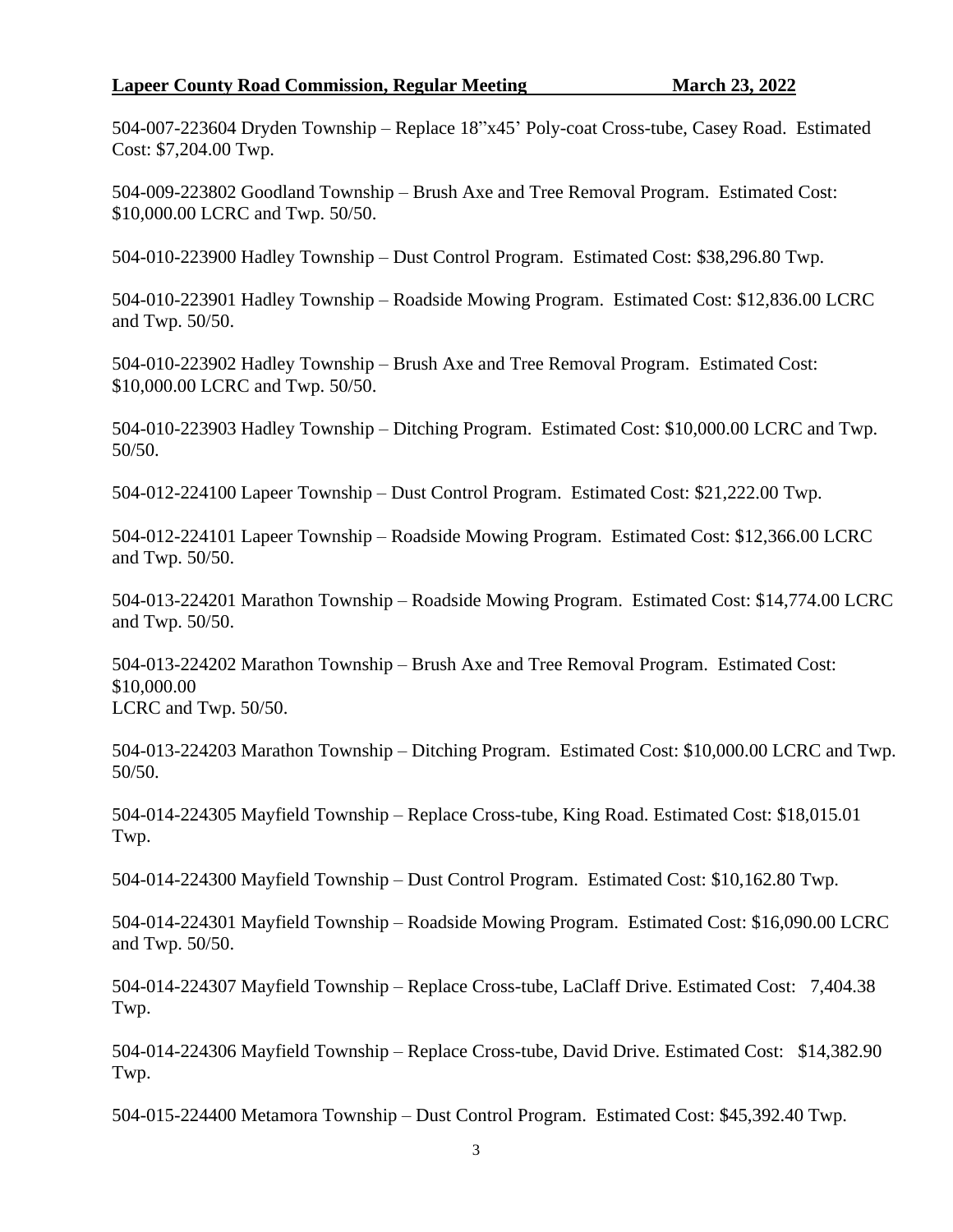### **Lapeer County Road Commission, Regular Meeting March 23, 2022**

504-015-224401 Metamora Township – Roadside Mowing Program. Estimated Cost: \$13,616.00 LCRC and Twp. 50/50.

504-015-224402 Metamora Township – Brush Axe and Tree Removal Program. Estimated Cost: \$10,000.00 LCRC and Twp. 50/50.

504-015-224403 Metamora Township – Ditching Program. Estimated Cost: \$10,000.00 LCRC and Twp. 50/50.

504-015-224404 Metamora Township – Replace Cross-tube, Thomas Road. Estimated Cost: \$4,982.68 Twp.

489-015-224405 Metamora Township – 10,000 Tons Gravel, Various Road. Estimated Cost: \$114,860.80 Twp.

504-016-224500 North Branch Township – Dust Control Program. Estimated Cost: \$63,817.20 Twp.

504-016-224501 North Branch Township – Roadside Mowing Program. Estimated Cost: \$16,588.00 LCRC and Twp. 50/50.

504-016-224502 North Branch Township – Brush Axe and Tree Removal Program. Estimated Cost: \$10,000.00 LCRC and Twp. 50/50.

504-016-224503 North Branch Township – Ditching Program. Estimated Cost: \$10,000.00 LCRC and Twp. 50/50.

489-016-224504 North Branch Township – 5,000 Tons 23A Gravel, Various Road. Estimated Cost: \$51,225.00 Twp.

#### **Managing Director Report Amendment A1 to State Contract No 2021-0364 dated Feb. 9, 2022 032322-050**

Motion by Commissioner Jostock, seconded by Commissioner Nichols to approve Erick Pearson, Managing Director, to sign amendment A1 to State Contract No 2021-0364 dated Feb. 9, 2022. Motion carried.

## **Approve gravel processing bid tabs**

#### **032322-051**

Motion by Commissioner Nichols, seconded by Commissioner Jostock to approve gravel processing bid tabs. Motion carried.

#### **Superintendent Report**

Mr. Schons stated we are receiving complaints on gravel roads. High frost levels make grading ineffective.

Mr. Schons informed of high level of cross tube failures (26).